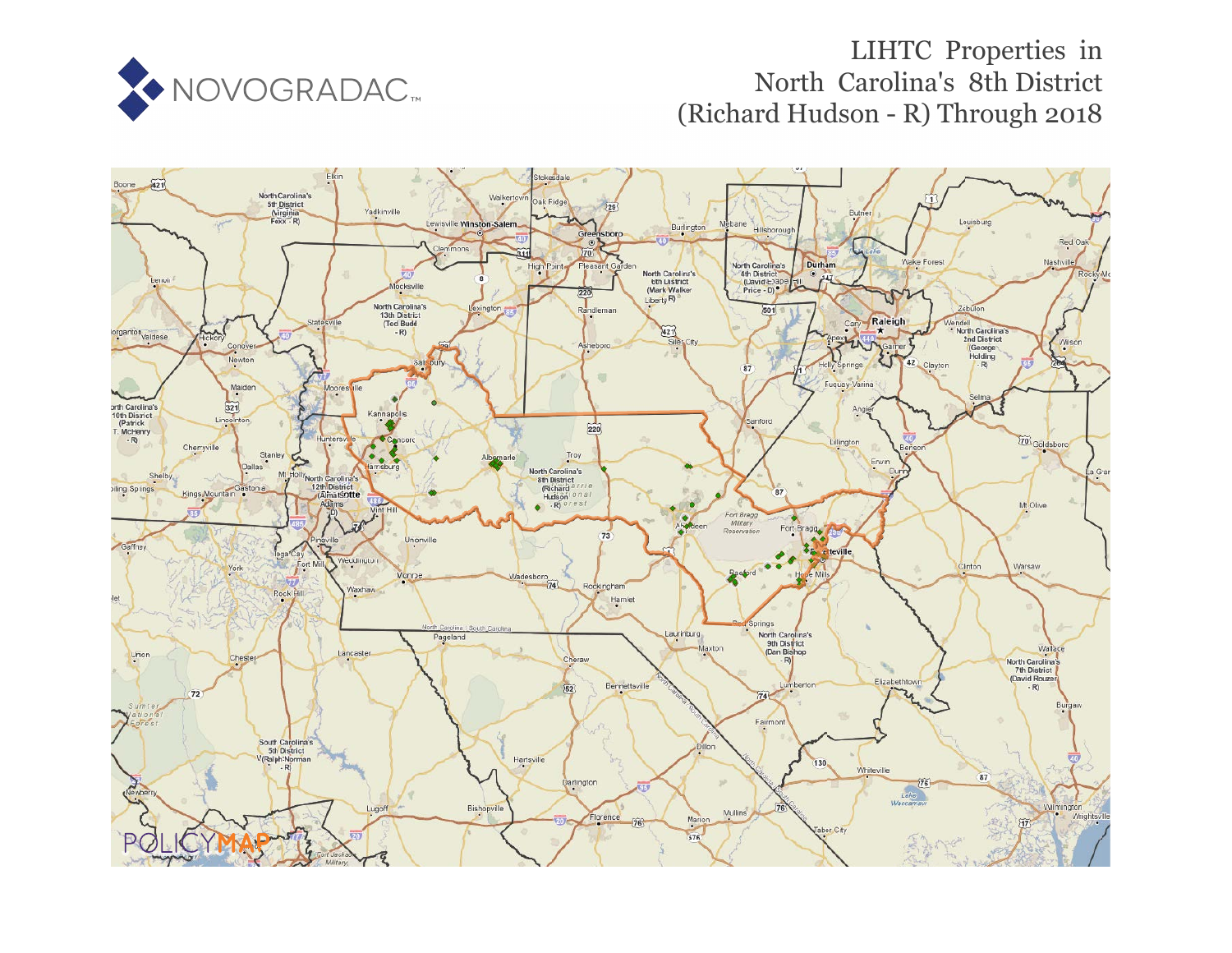| <b>Project Name</b>                         | <b>Address</b>                                                                                              | City                    | <b>State</b> | <b>Zip Code</b> | <b>Nonprofit</b><br><b>Sponsor</b> | <b>Allocation</b><br>Year | <b>Annual</b><br><b>Allocated</b><br><b>Amount</b> | <b>Year PIS</b> | <b>Construction Type</b> | <b>Total</b><br><b>Units</b> | Low<br><b>Income</b><br><b>Units</b> | <b>Rent or</b><br><b>Income</b><br><b>Ceiling</b> | <b>Credit %</b>                        | <b>Tax-Exempt</b><br><b>Bond</b> | <b>HUD Multi-Family</b><br>Financing/<br><b>Rental Assistance</b> |
|---------------------------------------------|-------------------------------------------------------------------------------------------------------------|-------------------------|--------------|-----------------|------------------------------------|---------------------------|----------------------------------------------------|-----------------|--------------------------|------------------------------|--------------------------------------|---------------------------------------------------|----------------------------------------|----------------------------------|-------------------------------------------------------------------|
| <b>BENCHMARK</b><br><b>APARTMENTS</b>       | 848 LILLIAN<br><b>STREET</b>                                                                                | <b>CHINA GROVE</b>      | NC           | 28023           | No                                 | 1989                      | \$42,978                                           | 1990            | <b>New Construction</b>  | 24                           | 24                                   | 60% AMGI                                          | $30$ % present $\,$ No value           |                                  |                                                                   |
| <b>HOLLY RIDGE APTS</b>                     | 440 HOLLY ST VASS                                                                                           |                         | NC           | 28394           | No                                 | 1989                      | \$16,373                                           | 1990            | New Construction         | 16                           | 16                                   | 60% AMGI                                          | $70\,\%$ present $\,$ No $\,$<br>value |                                  |                                                                   |
| TWIN OAKS APTS                              | 1100 BETHUNE<br>AVE                                                                                         | <b>RAEFORD</b>          | NC           | 28376           | No                                 | 1989                      | \$52,857                                           | 1990            | <b>New Construction</b>  | 28                           | 28                                   | 60% AMGI                                          | $70\,\%$ present $\,$ No value         |                                  |                                                                   |
| <b>WEST DRIVE APTS</b>                      | 320 W DR                                                                                                    | <b>ALBEMARLE</b>        | NC           | 28001           | No                                 | 1989                      | \$3,119                                            | 1990            | New Construction         | $\mathbf{1}$                 | $\mathbf{1}$                         | 60% AMGI                                          | 70 % present $\hbox{~No}$<br>value     |                                  |                                                                   |
| <b>BENCHMARK</b><br><b>APARTMENTS</b>       | 848 LILLIAN<br><b>STREET</b>                                                                                | <b>CHINA GROVE</b>      | $_{\rm NC}$  | 28023           | No                                 | 1989                      | \$42,978                                           | 1990            | New Construction         | 24                           | 24                                   | 60% AMGI                                          | 30 % present<br>value                  |                                  | No                                                                |
| HEATHFIELD APTS II                          | 143 S MORROW ALBEMARLE<br>$\operatorname{AVE}$                                                              |                         | NC           | 28001           | No                                 | 1990                      | \$13,540                                           | 1991            | <b>New Construction</b>  | $\overline{4}$               | $\overline{4}$                       | 60% AMGI                                          | $70\,\%$ present $\,$ No value         |                                  |                                                                   |
| <b>ADAMS COURT APTS</b>                     | 1033<br>CT                                                                                                  | APPAMATTOX FAYETTEVILLE | NC           | 28305           | No                                 | 1991                      | \$146,366                                          | 1993            | <b>New Construction</b>  | 40                           | 40                                   | 60% AMGI                                          | $70$ % present $_{\rm~No}$             |                                  |                                                                   |
| PWE ADAMS COURT<br>APTS                     | 1033<br><b>COURT</b>                                                                                        | APPOMATTAX FAYETTEVILLE | NC           | 28305           | No                                 | 1991                      | \$146,366                                          | 1993            | <b>New Construction</b>  | 40                           | 40                                   | 60% AMGI                                          | $70\,\%$ present $\,$ No value         |                                  |                                                                   |
| <b>HEATHFIELD APTS II</b>                   | ${\begin{array}{cc} 143\,145\,147\,149\,S\\ {\small\bf MORROW\,AV} \end{array}}\quad {\small\bf ALBEMARLE}$ |                         | NC           | 28001           | No                                 | 1990                      | \$13,540                                           | 1991            | New Construction         | $\overline{4}$               | $\overline{4}$                       | 60% AMGI                                          | $70$ % present $$\rm{No}$$ value       |                                  |                                                                   |
| PALMER GREEN II<br><b>APARTMENTS</b>        | 380 PALMER<br><b>AVENUE</b>                                                                                 | <b>RAEFORD</b>          | $_{\rm NC}$  | 28376           | No                                 | 2006                      | \$408,000                                          | 2007            | New Construction         | 48                           | 48                                   | 60% AMGI                                          | $70$ % present $\,$ No $\,$<br>value   |                                  |                                                                   |
| <b>HENSON PLACE</b>                         | 710 HENSON<br><b>STREET</b>                                                                                 | <b>ALBEMARLE</b>        | NC           | 28002           | No                                 | 2006                      | \$375,152                                          | 2008            | <b>New Construction</b>  | 48                           | 48                                   | 60% AMGI                                          | $70\,\%$ present $\,$ No value         |                                  |                                                                   |
| <b>FAIRINGTON WEST</b><br><b>APARTMENTS</b> | 3140 CHAPWIN<br><b>CIR NW</b>                                                                               | CONCORD                 | NC           | 28027           | No                                 | 1995                      | \$64,356                                           | 1996            | Acquisition and Rehab 48 |                              | 48                                   | 60% AMGI                                          | $30$ % present $\,$ No $\,$<br>value   |                                  |                                                                   |
| <b>GREENS OF CONCORD</b>                    | 1400 DALEY<br>CIRCLE                                                                                        | CONCORD                 | NC           | 28025           | No                                 | 1995                      | \$763,430                                          | 1996            | <b>New Construction</b>  | 152                          | 152                                  | 60% AMGI                                          | $70\,\%$ present $\,$ No value         |                                  |                                                                   |

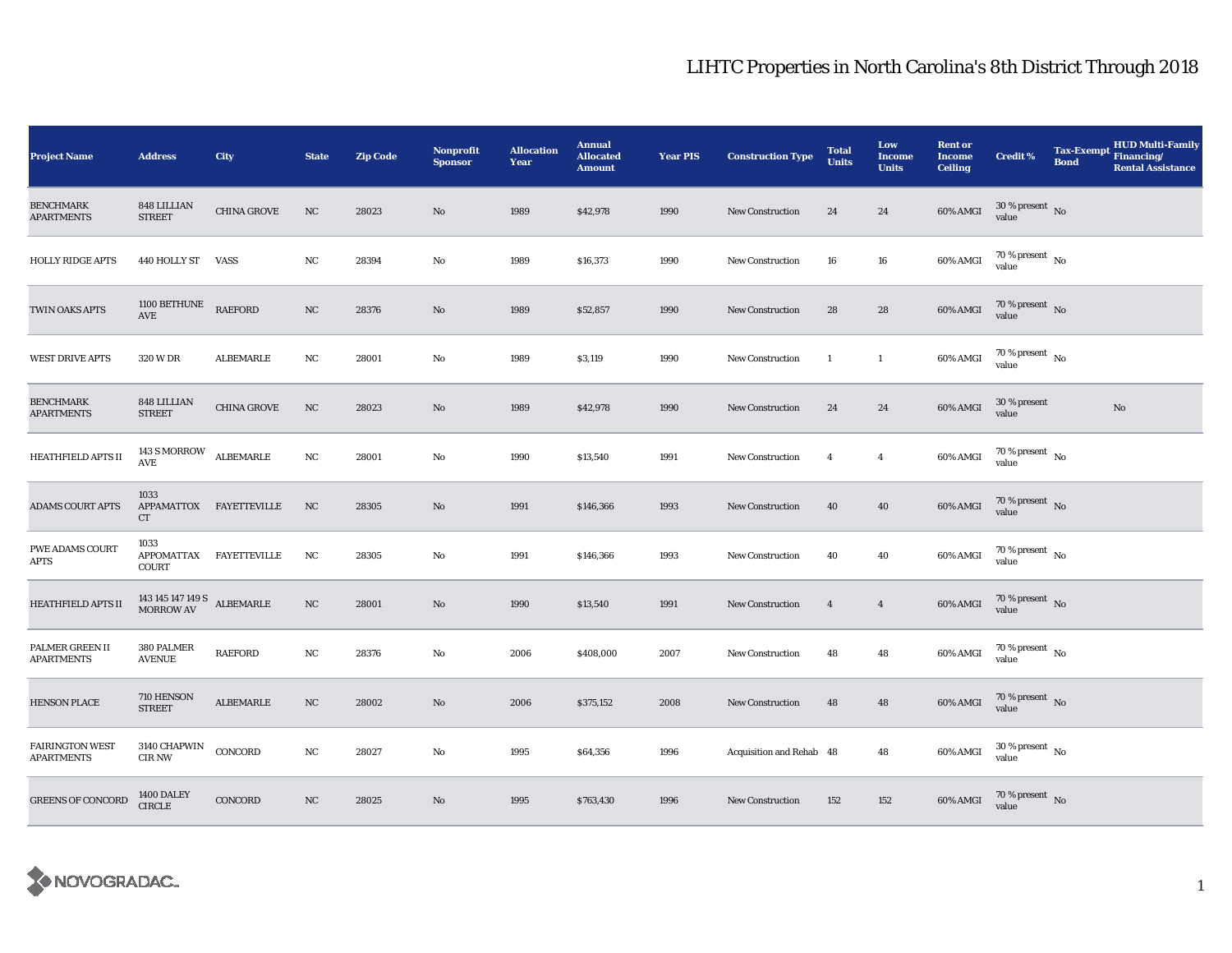| <b>Project Name</b>                              | <b>Address</b>                                 | City                | <b>State</b>     | <b>Zip Code</b> | <b>Nonprofit</b><br><b>Sponsor</b> | <b>Allocation</b><br>Year | <b>Annual</b><br><b>Allocated</b><br><b>Amount</b> | <b>Year PIS</b> | <b>Construction Type</b>  | <b>Total</b><br><b>Units</b> | Low<br><b>Income</b><br><b>Units</b> | <b>Rent or</b><br><b>Income</b><br><b>Ceiling</b> | <b>Credit %</b>                          | <b>Tax-Exempt</b><br>Financing/<br><b>Bond</b> | <b>HUD Multi-Family</b><br><b>Rental Assistance</b> |
|--------------------------------------------------|------------------------------------------------|---------------------|------------------|-----------------|------------------------------------|---------------------------|----------------------------------------------------|-----------------|---------------------------|------------------------------|--------------------------------------|---------------------------------------------------|------------------------------------------|------------------------------------------------|-----------------------------------------------------|
| WOODCREEK VILLAGE<br>APTS                        | 307<br><b>WOODCREEK</b><br><b>VILLA AVENUE</b> | <b>RAEFORD</b>      | NC               | 28376           | No                                 | 1994                      | \$43,830                                           | 1996            | <b>New Construction</b>   | 27                           | 27                                   | 60% AMGI                                          | $30$ % present $\,$ No $\,$<br>value     |                                                |                                                     |
| MAPLE RIDGE                                      | 4810 CANYON<br><b>CREST CIR</b>                | <b>FAYETTEVILLE</b> | NC               | 28314-0766      | No                                 | 2006                      | \$323,399                                          | 2008            | <b>New Construction</b>   | 48                           | 48                                   | 60% AMGI                                          | $70\,\%$ present $\,$ No $\,$<br>value   |                                                |                                                     |
| <b>VILLAS AT FOREST</b><br>PARK                  | 300 SANDY CT KANNAPOLIS                        |                     | NC               | 28083-8036      | No                                 | 2007                      | \$725,001                                          | 2009            | New Construction          | 64                           | 64                                   | 60% AMGI                                          | $70$ % present $\,$ No $\,$<br>value     |                                                |                                                     |
| WELLSPRING VILLAGE WELLSPRING CT CONCORD         | 3770<br>NW                                     |                     | NC               | 28027-2815      | No                                 | 2007                      | \$441,012                                          | 2009            | New Construction          | 48                           | 48                                   | 60% AMGI                                          | 70 % present $\,$ No $\,$<br>value       |                                                |                                                     |
| <b>BROOKE POINTE</b><br><b>APARTMENTS</b>        | 1445<br><b>FAIRINGTON</b><br><b>DRIVE NW</b>   | CONCORD             | NC               | 28027-7852      | No                                 | 2009                      | \$936,816                                          | 2010            | New Construction          | 106                          | 106                                  | 60% AMGI                                          | 70 % present $\hbox{~No}$<br>value       |                                                |                                                     |
| MAPLE RIDGE<br><b>APARTMENTS - PHASE</b><br>3    | <b>6736 BONE</b><br><b>CREEK DRIVE</b>         | <b>FAYETTEVILLE</b> | NC               | 28314           | No                                 | 2008                      | \$680,276                                          | 2010            | <b>New Construction</b>   | 80                           | 80                                   | 60% AMGI                                          | $70\,\%$ present $\,$ No value           |                                                |                                                     |
| SPRING LAKE GREEN<br><b>APARTMENTS</b>           | 401 ODELL<br><b>ROAD</b>                       | <b>SPRING LAKE</b>  | NC               | 28390           | No                                 | 2008                      | \$0                                                | 2010            | <b>New Construction</b>   | 48                           | 48                                   | 60% AMGI                                          | $70$ % present $\,$ No $\,$<br>value     |                                                |                                                     |
| THE VILLAGE                                      | $259$ C TOWN CENTER DRIVE                      | <b>LOCUST</b>       | NC               | 28097           | No                                 | 2007                      | \$0                                                | 2010            | <b>New Construction</b>   | 48                           | 48                                   | 60% AMGI                                          | $70\,\%$ present $\,$ No value           |                                                |                                                     |
| <b>LANTERN LANE</b>                              | 129 LANTERN<br>LANE                            | <b>RAEFORD</b>      | NC               | 28376           | No                                 | 2008                      | \$0                                                | 2010            | Acquisition and Rehab 50  |                              | 48                                   | 60% AMGI                                          | $30\,\%$ present $\,$ No $\,$<br>value   |                                                |                                                     |
| THE VILLAS AT LOGAN 210 BOOKER<br><b>GARDENS</b> | <b>STREET SW</b>                               | CONCORD             | $_{\mathrm{NC}}$ | 28025           | No                                 | 2008                      | \$0                                                | 2011            | <b>New Construction</b>   | 44                           | 44                                   | 60% AMGI                                          | $70\,\%$ present $\,$ No value           |                                                |                                                     |
| <b>HICKORY RIDGE</b>                             | 1249 BEEBE<br><b>ESTATE CIRCLE</b>             | FAYETTEVILLE        | NC               | 28314           | No                                 | 2008                      | $\$0$                                              | 2011            | <b>New Construction</b>   | 72                           | 72                                   | 60% AMGI                                          | Not<br>Indicated                         | No                                             |                                                     |
| <b>COLONY PLACE</b>                              | <b>2095 HYDE</b><br>PLACE                      | <b>FAYETTEVILLE</b> | NC               | 28306           | No                                 | 2010                      | \$724,508                                          | 2012            | Acquisition and Rehab 100 |                              | 100                                  | 60% AMGI                                          | $70\,\%$ present $\,$ No value           |                                                |                                                     |
| <b>FOREST PARK</b><br>CROSSING                   | 1065 RIDGEWAY $$\tt KANNAPOLIS$$<br>DR         |                     | NC               | 28083-8045      | No                                 | 2010                      | \$755,009                                          | 2012            | <b>New Construction</b>   | 56                           | 56                                   | 60% AMGI                                          | $70\,\%$ present $_{\, \rm No}$<br>value |                                                |                                                     |

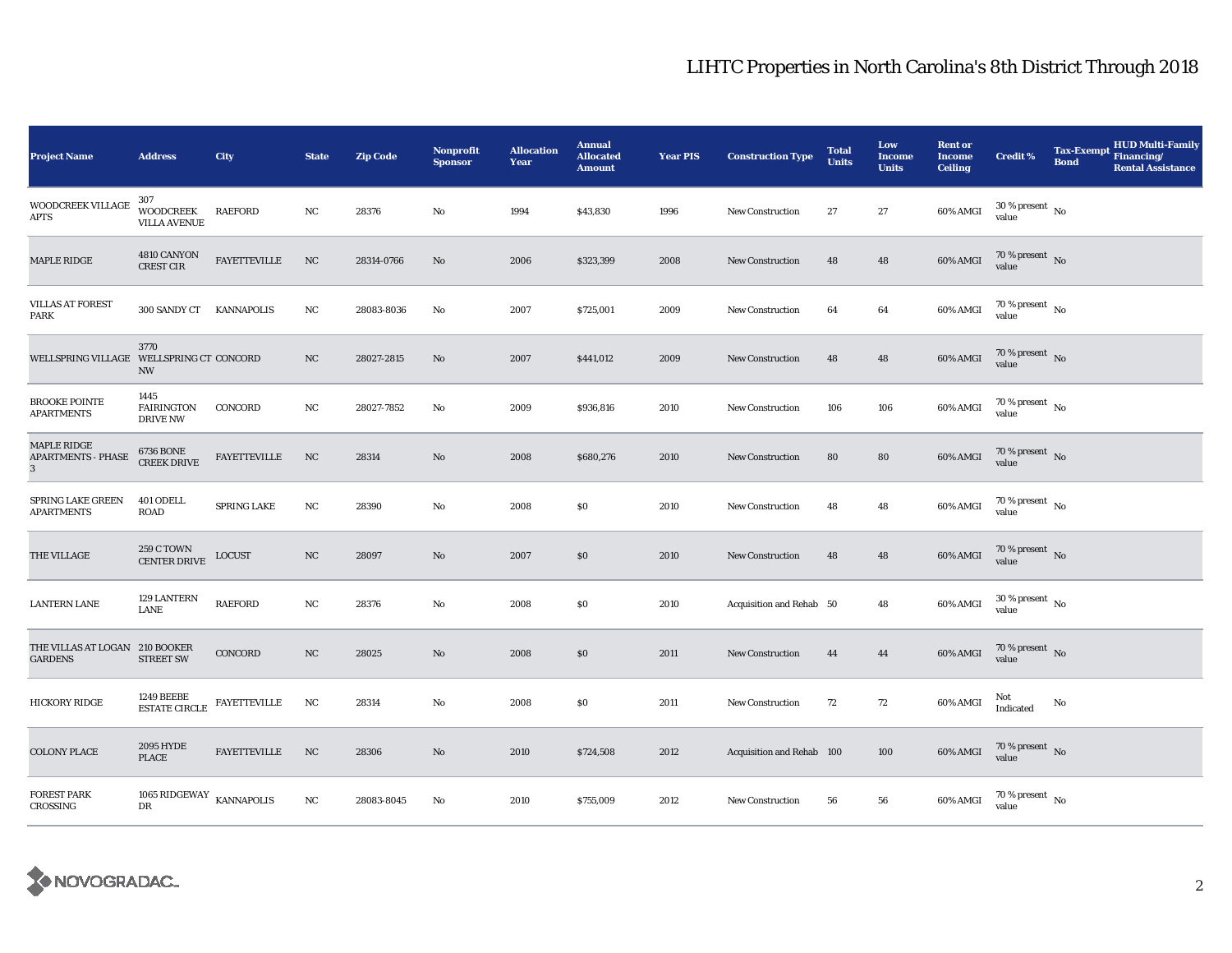| <b>Project Name</b>                         | <b>Address</b>                                | City                | <b>State</b> | <b>Zip Code</b> | <b>Nonprofit</b><br><b>Sponsor</b> | <b>Allocation</b><br>Year | <b>Annual</b><br><b>Allocated</b><br><b>Amount</b> | <b>Year PIS</b> | <b>Construction Type</b> | <b>Total</b><br><b>Units</b> | Low<br>Income<br><b>Units</b> | <b>Rent or</b><br><b>Income</b><br><b>Ceiling</b> | <b>Credit %</b>                        | <b>Tax-Exempt</b><br><b>Bond</b> | <b>HUD Multi-Family</b><br>Financing/<br><b>Rental Assistance</b> |
|---------------------------------------------|-----------------------------------------------|---------------------|--------------|-----------------|------------------------------------|---------------------------|----------------------------------------------------|-----------------|--------------------------|------------------------------|-------------------------------|---------------------------------------------------|----------------------------------------|----------------------------------|-------------------------------------------------------------------|
| <b>HUNTERS GLEN APTS</b>                    | $1655$ CENTRAL $\,$<br><b>DRIVE</b>           | SOUTHERN PINES NC   |              | 28327           | No                                 | 1994                      | \$61,371                                           | 1995            | Acquisition and Rehab 50 |                              | 50                            | 60% AMGI                                          | $30$ % present $\,$ No $\,$<br>value   |                                  |                                                                   |
| <b>CONCORD POINTE</b>                       | 4400 CONCORD CONCORD<br>POINTE LANE CONCORD   |                     | NC           | 28025           | No                                 | 1995                      | \$529,413                                          | 1997            | <b>New Construction</b>  | 104                          | 104                           | 60% AMGI                                          | $70$ % present $\,$ No $\,$<br>value   |                                  |                                                                   |
| <b>GOLFVIEW APTS</b>                        | 4131 FESCUE<br><b>COURT</b>                   | <b>HOPE MILLS</b>   | NC           | 28348           | No                                 | 1996                      | \$204,930                                          | 1997            | <b>New Construction</b>  | 48                           | 48                            | 50% AMGI                                          | $70\,\%$ present $\,$ No value         |                                  |                                                                   |
| <b>JACKSON TERRACE</b>                      | $700\,\mathrm{ANDERSON}\quad$ CARTHAGE STREET |                     | NC           | 28327           | No                                 | 1996                      | \$76,734                                           | 1997            | New Construction         | 16                           | 16                            | 50% AMGI                                          | $70$ % present $\,$ No $\,$<br>value   |                                  |                                                                   |
| OAK CREST APTS                              | 1701 OAK CREST $$\tt KANNAPOLIS$$             |                     | NC           | 28083           | No                                 | 1996                      | \$441,500                                          | 1997            | <b>New Construction</b>  | 100                          | 100                           | 60% AMGI                                          | $70\,\%$ present $\,$ No value         |                                  |                                                                   |
| <b>LONGVIEW APTS</b>                        | 117 LONGVIEW<br><b>DRIVE</b>                  | <b>FAYETTEVILLE</b> | NC           | 28311           | No                                 | 1997                      | \$199,759                                          | 1998            | <b>New Construction</b>  | 48                           | 48                            | 50% AMGI                                          | $70$ % present $\,$ No $\,$<br>value   |                                  |                                                                   |
| <b>WESTVIEW APTS</b>                        | 427 WEST<br><b>ALLENTON</b><br><b>STREET</b>  | MOUNT GILEAD        | NC           | 27306           | $\mathbf{No}$                      | 1997                      | \$31,951                                           | 1998            | Acquisition and Rehab 18 |                              | 18                            | 60% AMGI                                          | $30$ % present $\,$ No $\,$<br>value   |                                  |                                                                   |
| WOODLAWN<br><b>APARTMENTS</b>               | 700 MAGNOLIA<br><b>DRIVE</b>                  | <b>ABERDEEN</b>     | $_{\rm NC}$  | 28315           | $\rm No$                           | 2011                      | \$210,785                                          | 2012            | Acquisition and Rehab 50 |                              | 50                            | 60% AMGI                                          | 70 % present $\hbox{~No}$<br>value     |                                  |                                                                   |
| RO-WELL<br><b>APARTMENTS</b>                | 923 CHINA<br><b>GROVE</b><br><b>HIGHWAY</b>   | <b>ROCKWELL</b>     | NC           | 28318           | No                                 | 1988                      | \$55,627                                           | 2012            | New Construction         | 36                           | 36                            | 60% AMGI                                          | $30\,\%$ present $\,$ No $\,$<br>value |                                  |                                                                   |
| <b>ARDSLEY COMMONS</b>                      | 317 ARDSLEY<br><b>DRIVE</b>                   | <b>LOCUST</b>       | NC           | 28097           | No                                 | 2011                      | \$451,978                                          | 2013            | <b>New Construction</b>  | 36                           | ${\bf 36}$                    | 60% AMGI                                          | $70$ % present $\,$ No $\,$<br>value   |                                  |                                                                   |
| <b>BROOKE POINTE</b><br><b>MANOR</b>        | 1415<br>FAIRINGTON DR CONCORD<br>NW           |                     | NC           | 28027-7952      | No                                 | 2011                      | \$550,863                                          | 2013            | <b>New Construction</b>  | 66                           | 66                            | 60% AMGI                                          | 70 % present $\hbox{~No}$<br>value     |                                  |                                                                   |
| <b>CLUB POND GREEN</b><br><b>APARTMENTS</b> | 6000 ATHENS<br><b>ROAD</b>                    | <b>RAEFORD</b>      | $_{\rm NC}$  | 28376           | No                                 | 2012                      | \$439,423                                          | 2014            | <b>New Construction</b>  | 48                           | 48                            | 60% AMGI                                          | 70 % present $\hbox{~No}$<br>value     |                                  |                                                                   |
| <b>EMERALD FOREST</b><br><b>APARTMENTS</b>  | 100 FOREST<br><b>DRIVE</b>                    | <b>BISCOE</b>       | NC           | 27209           | $\mathbf{N}\mathbf{o}$             | 2013                      | \$377,260                                          | 2014            | <b>New Construction</b>  | 48                           | 48                            | 60% AMGI                                          | $70\,\%$ present $\,$ No value         |                                  |                                                                   |

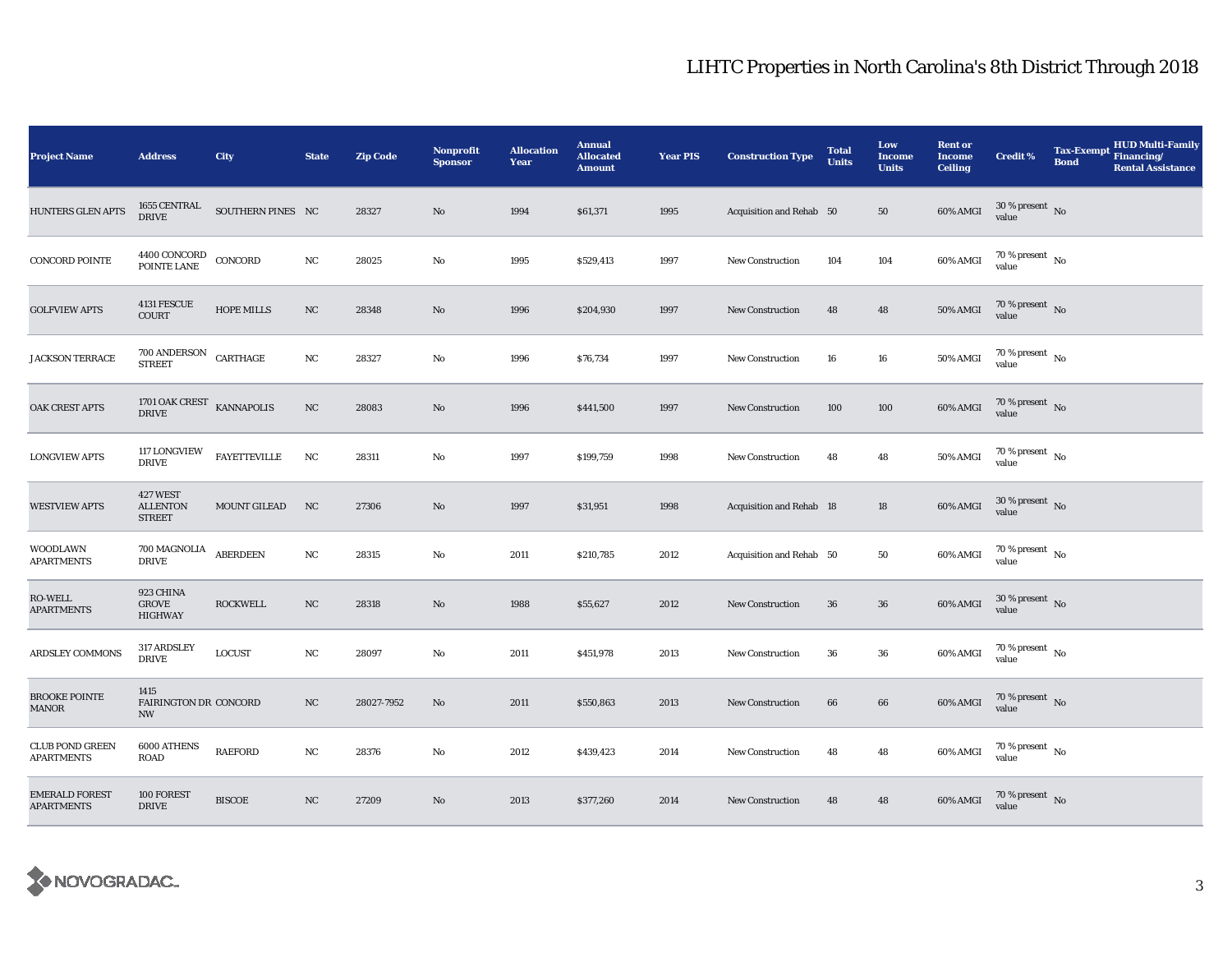| <b>Project Name</b>                                            | <b>Address</b>                                     | City                           | <b>State</b> | <b>Zip Code</b> | <b>Nonprofit</b><br><b>Sponsor</b> | <b>Allocation</b><br>Year | <b>Annual</b><br><b>Allocated</b><br><b>Amount</b> | <b>Year PIS</b> | <b>Construction Type</b>  | <b>Total</b><br><b>Units</b> | Low<br><b>Income</b><br><b>Units</b> | <b>Rent or</b><br><b>Income</b><br><b>Ceiling</b> | <b>Credit %</b>                             | <b>HUD Multi-Family</b><br>Tax-Exempt Financing/<br><b>Bond</b><br><b>Rental Assistance</b> |
|----------------------------------------------------------------|----------------------------------------------------|--------------------------------|--------------|-----------------|------------------------------------|---------------------------|----------------------------------------------------|-----------------|---------------------------|------------------------------|--------------------------------------|---------------------------------------------------|---------------------------------------------|---------------------------------------------------------------------------------------------|
| POPLAR CROSSING<br>COMMONS                                     | 340 POPLAR<br>CROSSING<br><b>DRIVE NW</b>          | CONCORD                        | NC           | 28027           | No                                 | 2012                      | \$558,000                                          | 2014            | <b>New Construction</b>   | 66                           | 66                                   | 60% AMGI                                          | 70 % present $\hbox{~No}$<br>value          |                                                                                             |
| <b>UNIVERSITY PARK</b>                                         | 2137<br><b>UNIVERSITY</b><br><b>DRIVE</b>          | <b>KANNAPOLIS</b>              | NC           | 28083           | No                                 | 2012                      | \$804,589                                          | 2015            | Acquisition and Rehab 100 |                              | 96                                   | 60% AMGI                                          | 70 % present No<br>value                    |                                                                                             |
| <b>AUTUMN CREST</b>                                            | 905 SEARS<br><b>STREET</b>                         | <b>KANNAPOLIS</b>              | NC           | 28083           | No                                 | 2013                      | \$756,874                                          | 2015            | New Construction          | 87                           | 87                                   | 60% AMGI                                          | 70 % present $\hbox{~No}$<br>value          |                                                                                             |
| ALBEMARLE CENTRAL 219 E NORTH<br>SCHOOL APARTMENTS STREET      |                                                    | <b>ALBEMARLE</b>               | $_{\rm NC}$  | 28001           | $\mathbf{N}\mathbf{o}$             | 2014                      | \$400,500                                          | 2016            | Not Indicated             | 53                           | 53                                   | 60% AMGI                                          | 70 % present $\hbox{~No}$<br>value          |                                                                                             |
| BLANTON GREEN APTS BLANTON RD                                  |                                                    | <b>FAYETTEVILLE</b>            | NC           | 28303           | No                                 | 1999                      | \$227,861                                          | 2000            | <b>New Construction</b>   | 48                           | 48                                   | 60% AMGI                                          | 70 % present $\rm\thinspace_{Yes}$<br>value |                                                                                             |
| JACKSON TERRACE II                                             | $103\text{ SAUNDERS} \hspace{2em} \text{CARTHAGE}$ |                                | $_{\rm NC}$  | 28327           | $\mathbf{N}\mathbf{o}$             | 1999                      | \$123,799                                          | 2000            | <b>New Construction</b>   | 22                           | $\bf{22}$                            | 50% AMGI                                          | $70\,\%$ present $${\rm No}$$ value         |                                                                                             |
| PATRIOTS POINTE AT 3699 PATRIOT'S CONCORD COLONIAL HILLS PLACE |                                                    |                                | NC           | 28025           | No                                 | 1999                      | \$420,571                                          | 2000            | <b>New Construction</b>   | 76                           | 76                                   | 60% AMGI                                          | $70$ % present $\,$ No $\,$<br>value        |                                                                                             |
| <b>CRESTON COMMONS</b>                                         | <b>WAY</b>                                         | 555 TALMADGE SOUTHERN PINES NC |              | 28387           | $\mathbf{N}\mathbf{o}$             | 1999                      | \$271,489                                          | 2001            | <b>New Construction</b>   | 48                           | 48                                   | 60% AMGI                                          | $70\,\%$ present $\,$ No value              |                                                                                             |
| <b>HAYMOUNT MANOR</b><br>APTS                                  | 2040 ELVIRA<br><b>STREET</b>                       | <b>FAYETTEVILLE</b>            | NC           | 28303           | No                                 | 2000                      | \$262,693                                          | 2001            | <b>New Construction</b>   | 48                           | 48                                   | 60% AMGI                                          | $70$ % present $\,$ No $\,$<br>value        |                                                                                             |
| <b>RIDGE RUN APTS</b>                                          | 900 FOXRUN<br><b>DRIVE 701</b>                     | <b>ALBEMARLE</b>               | $_{\rm NC}$  | 28001           | $\mathbf{N}\mathbf{o}$             | 2000                      | \$284,506                                          | 2001            | New Construction          | 48                           | 48                                   | 60% AMGI                                          | $70\,\%$ present $\,$ No value              |                                                                                             |
| <b>CONCORD CHASE</b>                                           | 100 CONCORD<br><b>CHASE CIRCLE</b>                 | CONCORD                        | NC           | 28205           | No                                 | 2000                      | \$378,546                                          | 2002            | <b>New Construction</b>   | 124                          | 124                                  | 60% AMGI                                          | $30\,\%$ present $\,$ $\rm Yes$<br>value    |                                                                                             |
| RAEFORD GREEN APTS SOUTHERN                                    | <b>300 WEST</b><br><b>AVENUE</b>                   | <b>RAEFORD</b>                 | $_{\rm NC}$  | 28376           | $\mathbf{N}\mathbf{o}$             | 2001                      | \$207,910                                          | 2002            | <b>New Construction</b>   | 40                           | 40                                   | 60% AMGI                                          | $70\,\%$ present $\,$ No value              |                                                                                             |
| ROSEHILL WEST APTS                                             | 1945 JAMES<br>HAMNER WAY                           | <b>FAYETTEVILLE</b>            | NC           | 28311           | No                                 | 2001                      | \$372,570                                          | 2002            | <b>New Construction</b>   | 76                           | 76                                   | 60% AMGI                                          | $70\,\%$ present $\,$ No value              |                                                                                             |

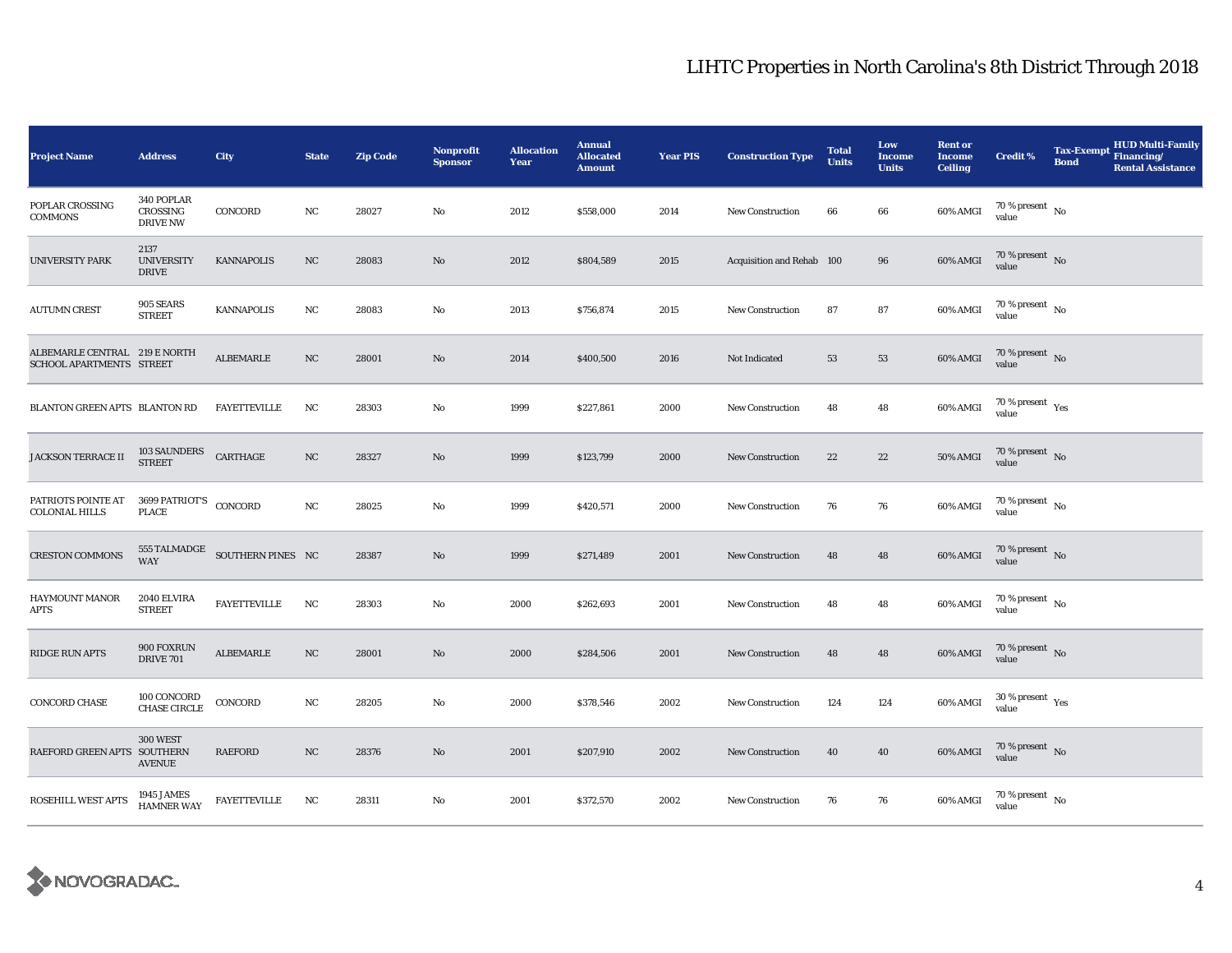| <b>Project Name</b>                         | <b>Address</b>                                                                             | City                | <b>State</b> | <b>Zip Code</b> | <b>Nonprofit</b><br><b>Sponsor</b> | <b>Allocation</b><br><b>Year</b> | <b>Annual</b><br><b>Allocated</b><br><b>Amount</b> | <b>Year PIS</b> | <b>Construction Type</b> | <b>Total</b><br><b>Units</b> | Low<br>Income<br><b>Units</b> | <b>Rent or</b><br><b>Income</b><br><b>Ceiling</b> | <b>Credit %</b>                      | <b>Tax-Exempt</b><br><b>Bond</b> | <b>HUD Multi-Family</b><br>Financing/<br><b>Rental Assistance</b> |
|---------------------------------------------|--------------------------------------------------------------------------------------------|---------------------|--------------|-----------------|------------------------------------|----------------------------------|----------------------------------------------------|-----------------|--------------------------|------------------------------|-------------------------------|---------------------------------------------------|--------------------------------------|----------------------------------|-------------------------------------------------------------------|
| <b>BARRINGER'S TRACE</b>                    | <b>901 ROSS</b><br>$\ensuremath{\mathsf{CIRCLE}}$                                          | MT PLEASANT         | NC           | 28124           | No                                 | 2014                             | \$462,585                                          | 2016            | <b>New Construction</b>  | 64                           | 64                            | 60% AMGI                                          | 70 % present $\,$ No $\,$<br>value   |                                  |                                                                   |
| <b>SANDY RIDGE</b><br>APARTMENTS            | 100 SANDY<br><b>RIDGE APTS</b>                                                             | <b>RAEFORD</b>      | NC           | 28376           | No                                 | 2014                             | \$342,142                                          | 2016            | <b>New Construction</b>  | 49                           | 49                            | 60% AMGI                                          | $70$ % present $\,$ No $\,$<br>value |                                  |                                                                   |
| <b>CAPE'S LANDING</b><br><b>APARTMENTS</b>  | <b>1404 DEER</b><br><b>TRAIL DRIVE</b>                                                     | <b>FAYETTEVILLE</b> | NC           | 28314           | No                                 | 2014                             | \$811,200                                          | 2016            | <b>New Construction</b>  | 96                           | 96                            | 60% AMGI                                          | 70 % present No<br>value             |                                  |                                                                   |
| <b>CLUB POND GREEN II</b>                   | 6000 ATHENS<br>RD                                                                          | <b>RAEFORD</b>      | NC           | 28376-1168      | No                                 | 2015                             | \$184,320                                          | 2017            | <b>New Construction</b>  | 24                           | 24                            | 60% AMGI                                          | $70$ % present $\,$ No $\,$<br>value |                                  |                                                                   |
| <b>COLDWATER RIDGE</b><br><b>APARTMENTS</b> | 2365<br><b>COLDWATER</b><br>RIDGE DRIVE                                                    | <b>KANNAPOLIS</b>   | $_{\rm NC}$  | 28083           | No                                 | 2015                             | \$519,370                                          | 2017            | <b>New Construction</b>  | 60                           | 60                            | 60% AMGI                                          | 70 % present $\hbox{~No}$<br>value   |                                  |                                                                   |
| MILLSTONE LANDING                           | 3652<br>CASTLEFIELD<br><b>DRIVE</b>                                                        | <b>FAYETTEVILLE</b> | NC           | 28306           | No                                 | 2015                             | \$629,376                                          | 2017            | <b>New Construction</b>  | 88                           | 88                            | 60% AMGI                                          | $70$ % present $\,$ No $\,$<br>value |                                  |                                                                   |
| TOWN CENTRE<br><b>APARTMENTS</b>            | 239U1UVIN<br><b>CENTRE DRIVE</b><br><b>ADJACENT TO</b><br>THE VILLAGE<br><b>ADADTMENTS</b> | <b>LOCUST</b>       | NC           | 28097           | No                                 | 2015                             | \$441,000                                          | 2017            | <b>New Construction</b>  | 60                           | 60                            | 60% AMGI                                          | 70 % present $\,$ No $\,$<br>value   |                                  |                                                                   |
| WEST FAYETTEVILLE<br>PLACE APARTMENTS       | 2454 GILLIS<br><b>HILL ROAD</b>                                                            | <b>FAYETTEVILLE</b> | NC           | 28304           | No                                 | 2016                             | \$0                                                | 2018            | <b>New Construction</b>  | 56                           | 56                            | 60% AMGI                                          | Not<br>Indicated                     |                                  | No                                                                |
| PINEHURST SENIOR<br><b>APARTMENTS</b>       | 4180<br>MURDOCKSVILL WEST END<br>E RD                                                      |                     | NC           | 27376-9238      | No                                 | 2015                             | \$0\$                                              | 2018            | <b>New Construction</b>  | 56                           | 56                            | 60% AMGI                                          | Not<br>Indicated                     | No                               |                                                                   |
| <b>BEECHWOOD PLACE</b>                      | <b>750 OLD</b><br>CHARLOTTE<br>ROAD                                                        | CONCORD             | NC           | 28027           | No                                 | 2017                             | \$0                                                | 2020            | <b>New Construction</b>  | $\bf{0}$                     | 80                            | 60% AMGI                                          | Not<br>Indicated                     |                                  | No                                                                |
| <b>BLANTON GREEN II</b><br><b>APTS</b>      | 1024 LAUREN<br><b>MCNEIL LOOP</b>                                                          | <b>FAYETTEVILLE</b> | NC           | 28309           | No                                 | 2002                             | \$169,580                                          | 2003            | <b>New Construction</b>  | 32                           | $32\,$                        | 60% AMGI                                          | 70 % present $\,$ No $\,$<br>value   |                                  |                                                                   |
| <b>WOODGREEN APTS</b>                       | $200$ BRADFORD<br><b>DRIVE</b>                                                             | <b>ABERDEEN</b>     | NC           | 28315           | No                                 | 2002                             | \$242,938                                          | 2003            | <b>New Construction</b>  | 44                           | 44                            | 60% AMGI                                          | 70 % present $\hbox{~No}$<br>value   |                                  |                                                                   |
| PALMER GREEN APTS                           | 380 PALMER<br><b>AVENUE</b>                                                                | <b>RAEFORD</b>      | NC           | 28376           | No                                 | 2003                             | \$214,487                                          | 2004            | <b>New Construction</b>  | 40                           | 40                            | 60% AMGI                                          | $70\,\%$ present $\,$ No value       |                                  |                                                                   |

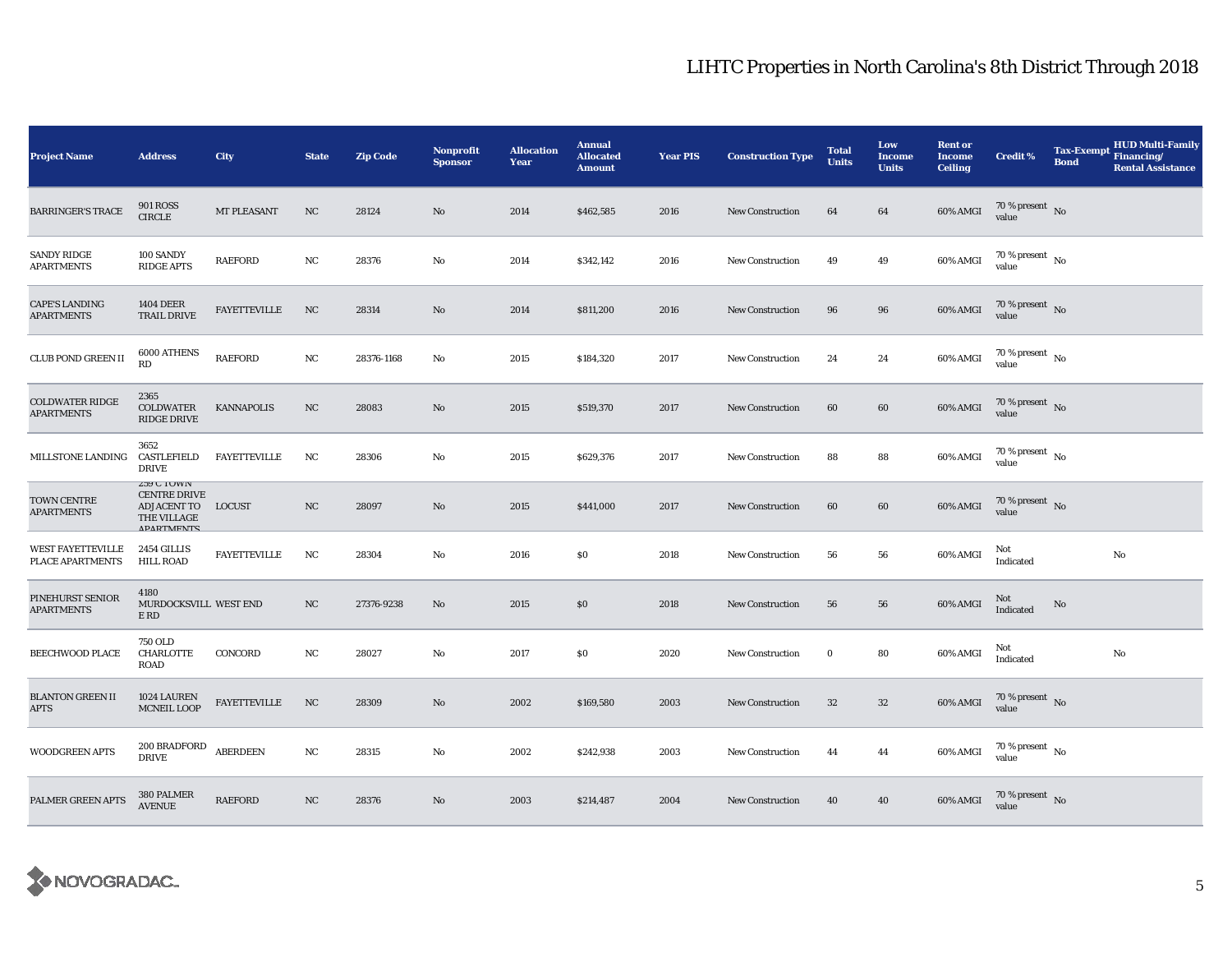| <b>Project Name</b>                                 | <b>Address</b>                                           | City                                                | <b>State</b>     | <b>Zip Code</b> | <b>Nonprofit</b><br><b>Sponsor</b> | <b>Allocation</b><br>Year | <b>Annual</b><br><b>Allocated</b><br><b>Amount</b> | <b>Year PIS</b> | <b>Construction Type</b>  | <b>Total</b><br><b>Units</b> | Low<br><b>Income</b><br><b>Units</b> | <b>Rent or</b><br><b>Income</b><br><b>Ceiling</b> | <b>Credit %</b>                          | <b>Tax-Exempt</b><br><b>Bond</b> | <b>HUD Multi-Family</b><br>Financing/<br><b>Rental Assistance</b> |
|-----------------------------------------------------|----------------------------------------------------------|-----------------------------------------------------|------------------|-----------------|------------------------------------|---------------------------|----------------------------------------------------|-----------------|---------------------------|------------------------------|--------------------------------------|---------------------------------------------------|------------------------------------------|----------------------------------|-------------------------------------------------------------------|
| <b>BUNCE GREEN APTS</b>                             | 1409 DISTINCT<br><b>CIRCLE</b>                           | <b>FAYETTEVILLE</b>                                 | NC               | 28314           | No                                 | 2003                      | \$423,986                                          | 2005            | <b>New Construction</b>   | 80                           | 80                                   | 60% AMGI                                          | 70 % present $\hbox{~No}$<br>value       |                                  |                                                                   |
| <b>BUNCE MANOR</b><br><b>APARTMENTS</b>             | 3450 DENISE<br><b>PLACE</b>                              | <b>FAYETTEVILLE</b>                                 | NC               | 28314           | No                                 | 2003                      | \$281,704                                          | 2005            | <b>New Construction</b>   | 48                           | 48                                   | 60% AMGI                                          | $70\%$ present No<br>value               |                                  |                                                                   |
| CRESTON COMMONS II                                  |                                                          | $555$ TALMADGE $\;$ SOUTHERN PINES $\;$ NC $\;$ WAY |                  | 28387           | No                                 | 2003                      | \$207,452                                          | 2005            | New Construction          | $32\,$                       | ${\bf 32}$                           | 60% AMGI                                          | $70$ % present $\,$ $_{\rm No}$<br>value |                                  |                                                                   |
| <b>HOLLY PARK</b>                                   | 390 BIRCH<br><b>STREET</b>                               | <b>RAEFORD</b>                                      | NC               | 28376           | No                                 | 2004                      | \$143,000                                          | 2005            | New Construction          | 28                           | 28                                   | 60% AMGI                                          | $70\,\%$ present $\,$ No value           |                                  |                                                                   |
| PINERIDGE MANOR                                     | 3200 BIG PINE<br><b>DRIVE</b>                            | HOPE MILLS                                          | NC               | 28348           | No                                 | 2003                      | \$360,612                                          | 2005            | <b>New Construction</b>   | 60                           | 60                                   | 60% AMGI                                          | $70\,\%$ present $\,$ No value           |                                  |                                                                   |
| <b>WOODGREEN II</b><br><b>APARTMENTS</b>            | $200$ BRADFORD ABERDEEN<br><b>DRIVE</b>                  |                                                     | $_{\mathrm{NC}}$ | 28315           | $\mathbf{No}$                      | 2004                      | \$261,674                                          | 2005            | <b>New Construction</b>   | 44                           | 44                                   | 60% AMGI                                          | $70\,\%$ present $\,$ No value           |                                  |                                                                   |
| <b>AUSTIN'S RIDGE</b>                               | 501 AUSTIN'S<br>RIDGE CIRCLE                             | SOUTHERN PINES NC                                   |                  | 28387           | No                                 | 2004                      | \$366,080                                          | 2006            | <b>New Construction</b>   | 52                           | $^{\rm 52}$                          | 60% AMGI                                          | $70$ % present $\,$ No $\,$<br>value     |                                  |                                                                   |
| <b>FAYETTEVILLE</b><br>GARDENS<br><b>APARTMENTS</b> | <b>WAY</b>                                               | 2941 A GORDON FAYETTEVILLE                          | NC               | 28303-5479      | No                                 | 2005                      | \$488,932                                          | 2006            | Acquisition and Rehab 100 |                              | 100                                  | 60% AMGI                                          | $30\,\%$ present $\,$ No value           |                                  |                                                                   |
| PINE CHASE                                          | <b>3181 BIG PINE</b><br><b>DRIVE</b>                     | HOPE MILLS                                          | NC               | 28345           | No                                 | 2004                      | \$198,947                                          | 2006            | New Construction          | 32                           | 32                                   | 60% AMGI                                          | $70\,\%$ present $\,$ No value           |                                  |                                                                   |
| <b>TOKAY GREEN</b><br><b>APARTMENTS</b>             | 1928 FLORIDA<br>DR                                       | FAYETTEVILLE                                        | NC               | 28301           | No                                 | 2005                      | \$632,827                                          | 2006            | <b>New Construction</b>   | 80                           | 80                                   | 60% AMGI                                          | $70\,\%$ present $\,$ No value           |                                  |                                                                   |
| <b>BLANTON GREEN III</b><br><b>APARTMENTS</b>       | LAUREN<br>MCNEILL LOOP                                   | ${\tt FAYETTEVILLE}$                                | NC               | 28303           | No                                 | 2006                      | \$239,054                                          | 2007            | <b>New Construction</b>   | 36                           | 36                                   | 60% AMGI                                          | 70 % present $\hbox{~No}$<br>value       |                                  |                                                                   |
| <b>SOUTH 4TH STREET</b><br><b>APTS</b>              | $315$ S MORROW $\quad$ ALBEMARLE<br>$\operatorname{AVE}$ |                                                     | $_{\mathrm{NC}}$ | 28001           | No                                 | 1988                      | \$7,145                                            | 1988            | New Construction          | $7\phantom{.0}$              | $7\phantom{.0}$                      | 60% AMGI                                          | $70\,\%$ present $\,$ No value           |                                  |                                                                   |
| <b>FOREST OAKS</b>                                  | 1911 MIDWOOD ALBEMARLE<br>DR                             |                                                     | NC               | 28001           | No                                 | 1989                      | \$58,672                                           | 1989            | <b>New Construction</b>   | 32                           | ${\bf 32}$                           | 60% AMGI                                          | $70\,\%$ present $\,$ No value           |                                  |                                                                   |

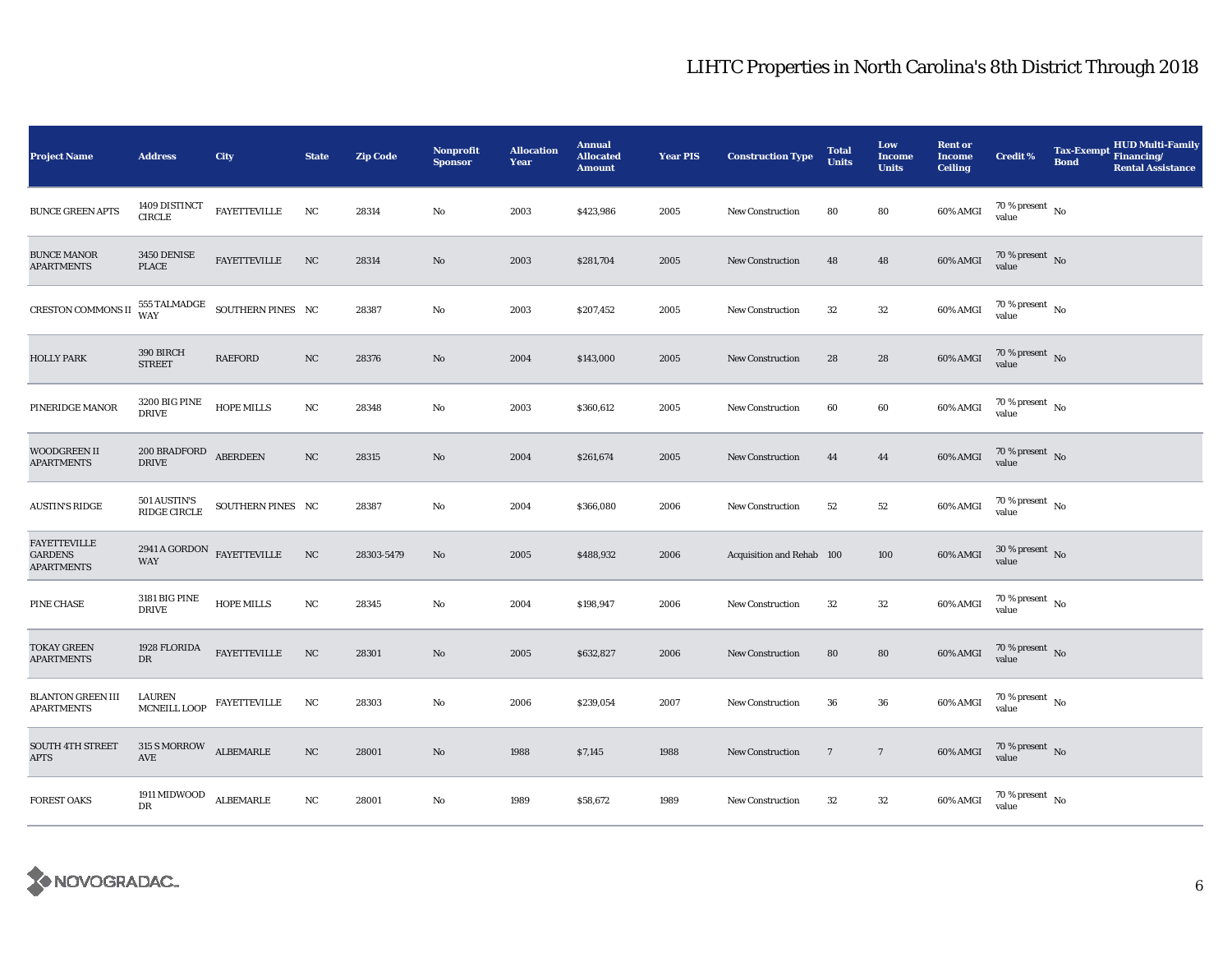| <b>Project Name</b>                    | <b>Address</b>                                                          | <b>City</b>         | <b>State</b> | <b>Zip Code</b> | Nonprofit<br><b>Sponsor</b> | <b>Allocation</b><br>Year | <b>Annual</b><br><b>Allocated</b><br><b>Amount</b> | <b>Year PIS</b>      | <b>Construction Type</b> | <b>Total</b><br><b>Units</b> | Low<br><b>Income</b><br><b>Units</b> | <b>Rent or</b><br><b>Income</b><br><b>Ceiling</b> | <b>Credit %</b>                | <b>Bond</b> | Tax-Exempt HUD Multi-Family<br><b>Rental Assistance</b> |
|----------------------------------------|-------------------------------------------------------------------------|---------------------|--------------|-----------------|-----------------------------|---------------------------|----------------------------------------------------|----------------------|--------------------------|------------------------------|--------------------------------------|---------------------------------------------------|--------------------------------|-------------|---------------------------------------------------------|
| <b>HEATHFIELD APTS</b>                 | $223\,\mathrm{S}\,\mathrm{MORROW}$ ALBEMARLE<br>AVE                     |                     | NC           | 28001           | No                          | 1989                      | \$57,584                                           | 1989                 | <b>New Construction</b>  | 72                           | 36                                   | 60% AMGI                                          | $70\,\%$ present $$$ No value  |             |                                                         |
| THE RESERVE AT<br><b>GRACE'S POINT</b> | <b>2206 ROXIE</b><br><b>STREET</b><br><b>ADJACENT TO</b><br><b>SITE</b> | <b>KANNAPOLIS</b>   | NC           | 28083           | No                          | 2015                      | \$0\$                                              | Insufficient<br>Data | New Construction         | $\bf{0}$                     | 199                                  | 60% AMGI                                          | Not<br>Indicated               | No          |                                                         |
| <b>GROVE VIEW TERRACE</b>              | $88$ GROVE VIEW $$\,$ FAYETTEVILLE TERRACE                              |                     | NC           | 28301           | No                          | 2015                      | \$0                                                | Insufficient<br>Data | <b>New Construction</b>  | $\bf{0}$                     | 272                                  | 60% AMGI                                          | Not<br>Indicated               | Yes         |                                                         |
| <b>LAFAYETTE PARK</b>                  | 6755 RAEFORD<br><b>ROAD</b>                                             | <b>FAYETTEVILLE</b> | NC           | 28304           | No                          | 2016                      | $\$0$                                              | Insufficient<br>Data | New Construction         | 72                           | 72                                   | 60% AMGI                                          | Not<br>Indicated               | No          |                                                         |
| <b>LOCUST GROVE</b>                    | 199 EAST MAIN<br>STREET                                                 | <b>LOCUST</b>       | NC           | 28097           | $\mathbf{N}\mathbf{o}$      | 2016                      | \$0\$                                              | Insufficient<br>Data | <b>New Construction</b>  | $\mathbf{0}$                 | 72                                   | 60% AMGI                                          | Not<br>Indicated               | No          |                                                         |
| PROSPERITY RIDGE<br><b>APARTMENTS</b>  | 110 N LITTLE<br><b>TEXAS ROAD</b>                                       | <b>KANNAPOLIS</b>   | NC           | 28083           | No                          | 2016                      | \$0                                                | Insufficient<br>Data | <b>New Construction</b>  | $\bf{0}$                     | 60                                   | 60% AMGI                                          | Not<br>Indicated               | No          |                                                         |
| <b>MCARTHUR PARK</b>                   | <b>2510 MARY</b><br><b>CHARLES LOOP</b>                                 | FAYETTEVILLE        | NC           | 28311           | No                          | 2017                      | \$0                                                | Insufficient<br>Data | New Construction         | 96                           | 96                                   | 60% AMGI                                          | Not<br>Indicated               |             |                                                         |
| THE RESERVE                            | 2000<br><b>WOODHAVEN</b><br>DR                                          | ALBEMARLE           | NC           | 28001-6349      | No                          | 2017                      | \$0                                                | Insufficient<br>Data | <b>New Construction</b>  | 80                           | 80                                   | 60% AMGI                                          | Not<br>Indicated               |             | No                                                      |
| <b>LANTERN LANE APTS II</b>            | 129 LANTERN LN                                                          | <b>RAEFORD</b>      | NC           | 28376           | No                          | 1988                      | \$34,430                                           | 1988                 | <b>New Construction</b>  | 20                           | 20                                   | 60% AMGI                                          | $70\,\%$ present $\,$ No value |             |                                                         |
| <b>MORROW AVE APTS</b>                 | $237\,\mathrm{S}\,\mathrm{MORROW}$ ALBEMARLE<br>AVE                     |                     | $_{\rm NC}$  | 28001           | No                          | 1988                      | \$3,230                                            | 1988                 | <b>New Construction</b>  | $\bf{0}$                     | $\mathbf{1}$                         | 60% AMGI                                          | $70\,\%$ present $\,$ No value |             |                                                         |

\$23,202,735 4412 5054

88 Projects Reported